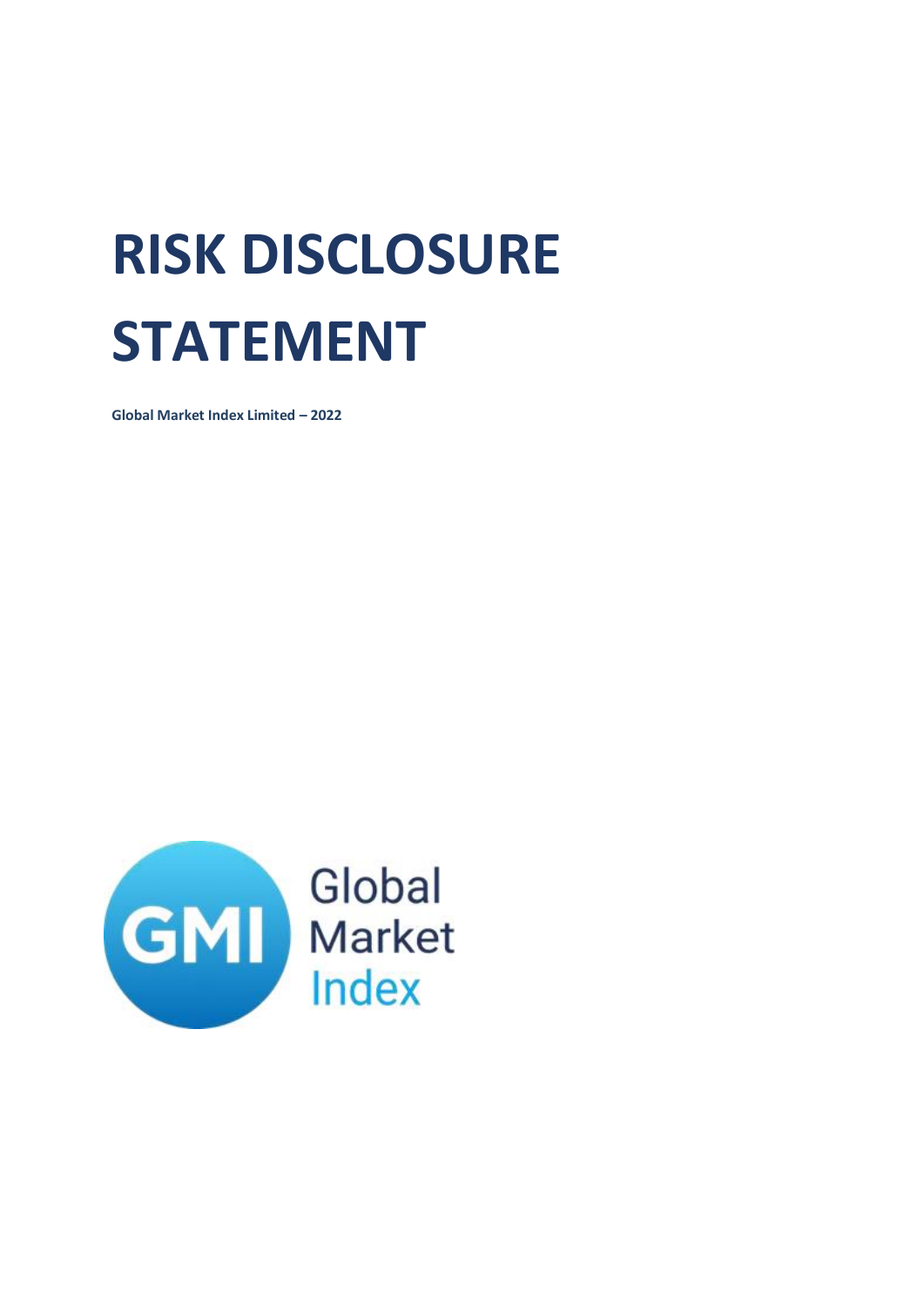

## **Risk Disclosure Statement**

This brief statement does not disclose exhaustive risks involved in transactions of foreign exchange contracts and other major issues. In view of such risks, Clients shall only conduct transactions based on their understanding of the contractual nature, the contractual relationship to be established by Clients and the degrees of risk to be confronted by Clients. Some Clients may not be suitable for getting involved in foreign exchange contracts. Clients shall deliberate on whether the transaction would be suitable for them based on their experience, purpose, financial resources and other related situations, etc.

GMI trading services are not suitable for everyone so if Client is unsure about any investment or financial decision, he/she should seek expert independent advice. Please note that the value of Client's investments may rise or fall depending on market conditions and that Client may not always recoup his/her initial investment. In addition, past performance should not be seen as an indication of future performance.

- **- Leverage effect.** In leverage transactions, foreign exchange contracts are of high risk. Compared with the value of foreign exchange contracts, the value of initial margin is relatively low. The relatively less market fluctuation may lead to greater proportional impact on the funds deposited or to be deposited by clients, which may develop adversely or beneficially to Clients. Clients might loss all initial margin and any other deposits in order to maintain Clients' position. The Client is responsible for all the risks, financial resources the Client uses and for the chosen trading strategy.
- **- Risk reduction orders and strategies.** Issuing "stop-loss" or "price-limited" orders and other conditional orders, especially under very volatile market conditions, would not necessarily limit Clients' losses within the expected amount because market conditions may lead to the impossible execution of such orders. The use of combined positions strategies such as "arbitrage" and "straddle trading" may be as dangerous as simply maintaining "long position" or "short position". The Client acknowledges and accepts that, regardless of any information which may be offered by GMI, the value of Instruments may fluctuate downwards or upwards and it is even a possibility that the investment maydiminish to no value.
- **- Charge of fees.** Prior to any transaction, Clients should have a clear understanding of all the fees which might be charged. This charge of fees will affect Clients' net profits (if any) or increase losses of Clients.
- **- Electronic transactions.** Transactions carried out by electronic trading systems are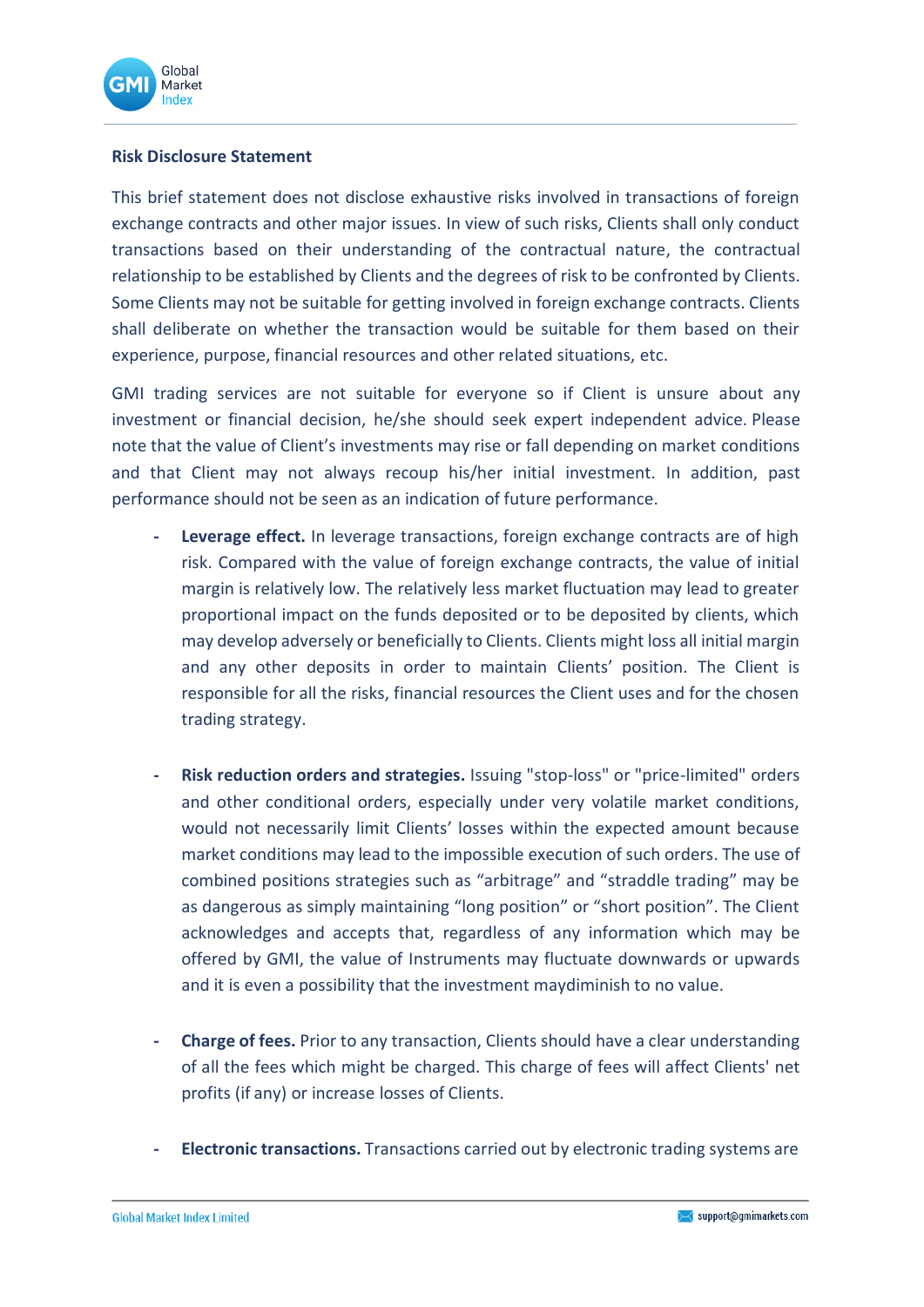

not only different from those of open outcry markets, but also different from other electronic trading systems. If Clients made transactions through electronic trading systems, Clients would face the risks associated with electronic trading systems, including any hardware and software breakdowns. The result of any system breakdowns may cause Clients' orders not to be followed by Clients' instructions or not to be executed at all. Since GMI cannot control the signal power, its reaction path, or the Internet path, the configuration of clients' equipment or reliability of its connection, GMI cannot be liable for any communication breakdown, disorder or delay, in online transaction (via the Internet). In no event shall GMI be liable for speculative or anticipated damages for future potential profit losses.

**- Limitation of liability.** When clients accept any "original" trading system provided by GMI, GMI does not provide any express or implied warranty, including but not limited to the merchantability or any implied warranty of conforming to the specific purpose or application; any warranty for undisturbed timeliness; or any implied warranty caused during the transactions, the process orperformance of transactions. In any case, GMI shall not be liable for any consequential, indirect, incidental loss or damage, including but not limited to any loss of business, earning or goodwill, etc. GMI is not liable for any serviceor transmission delay or interruption caused by any reason (including but not limited to hardware or software faults; regulatory measures; natural disasters; war, terrorism or intentional behavior, etc.). Clients accept that there may be delays or interruptions in the use of systems, including but not limited to any delay or disruption caused by GMI for the purpose of maintaining the system. GMI cannot guarantee to provide alternative trading arrangements in a specific time. GMI shall not be liable for any delay in placing any order.

To the fullest extent permitted by law, in no event shall GMI or any of GMI directors, employees or agents have any liability whatsoever to Clients or any other person for any direct or indirect loss, liability, cost, claim, expense or damage of any kind, whether in contract or in tort, including negligence, or otherwise, arising out of or related to your use of with any customized interface or third party equipment, hardware orsoftware, such as MT4(a "Software Trading Tool") or any form of interaction between any Software Trading Tools and your Account (including but not limited to API and/or FIXinteractions, a "Software Bridge").

Margin. The margin policy of GMI requires that there shall be a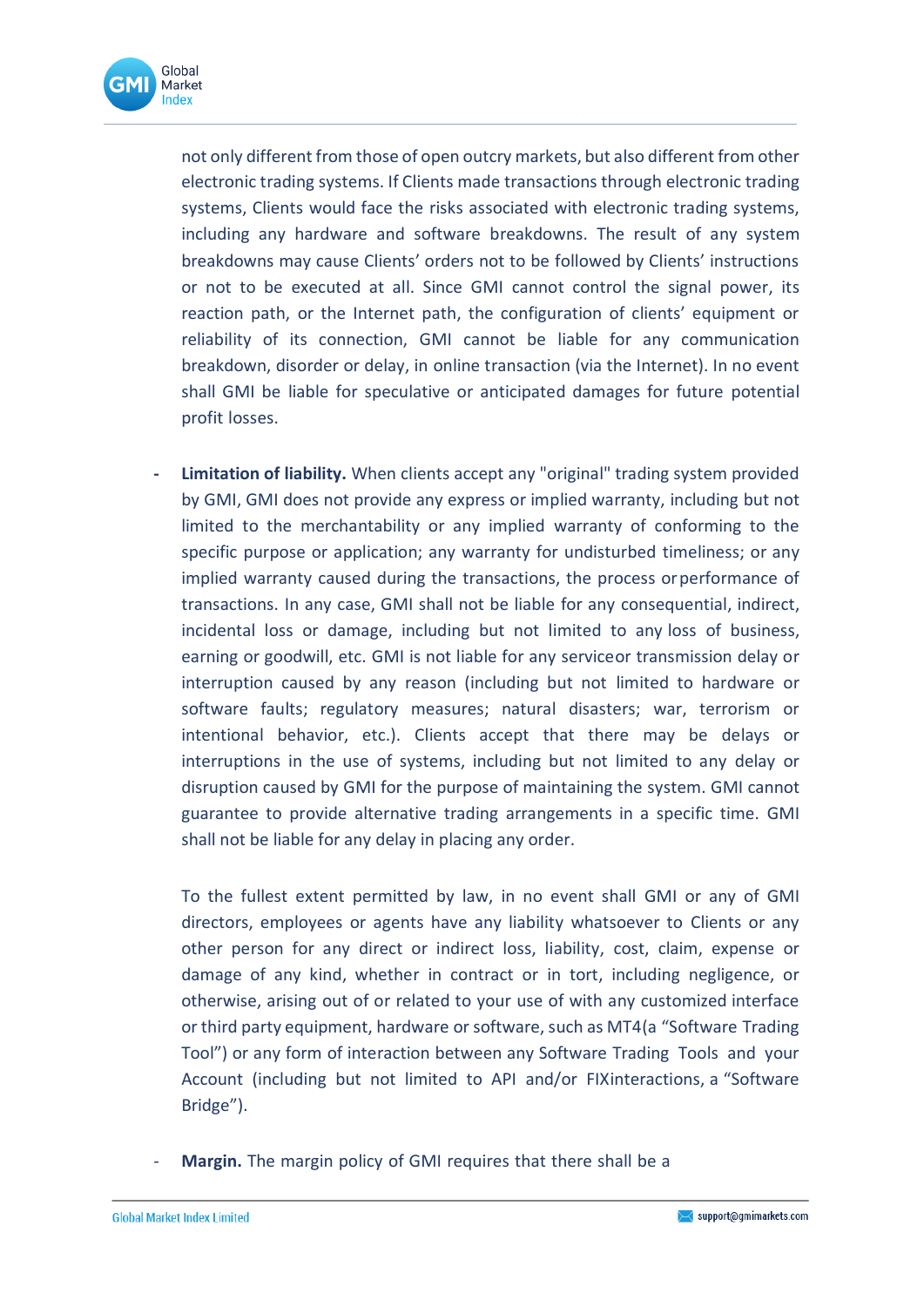

reasonable margin in Client's account. Failure to meet margin requirements mightresult in termination and loss of any existing position. If the margin of an account is less than the minimum margin required by the margin policy of GMI, GMI reserves the right to terminate all positions without any prior notice.

- **Quotation error.** If the quotation errors occur (including but not limited to GMI input errors not representing the fair market price quotations, GMI quotation errors reported by GMI employees, including but not limited tolarge numbers of wrong quotations or wrong quotations caused by hardware, software or communication lines or systems and/ or quotation error due to inaccurate external data sources provided by third party suppliers), GMI shall not be liable for any fault of the account balance. The above list is not exhaustive when quotation errors occur. GMI reserves the right to make necessary corrections or adjustments to the accounts involved. If there is a systemerror that interests or interest payments in accordance with the plan are not charged, GMI reserves the right to withdraw or distribute the interest at any time.
- **The third-party authorization.** If Clients grant third party trading advisors (including but not limited to fund managers) the trading authority or rights of controlling accounts whether full authorization or non-full authority, in no case shall GMI be liable for or make any suggestion for Clients' choices of any thirdparty trading advisor. GMI does not make any statement or guarantee to any trading advisor; GMI is not responsible for any loss, which Clients may suffer and is caused by any trading adviser's conduct. GMI does not acknowledge any thirdparty trading advisor's trading methods either in explicit or implied way. If Client authorized a fund manager to exercise any right to the Client's account, the Client shall be at his/her own risks and the Client shall periodically check the activities of the account to ensure that any transaction operated by the fund manager has been approved by the Client.
- **Risk disclosure in bankruptcy protection.** Transactions conducted by Clients through GMI are different from other transactions conducted on the Exchange. The protection of Client's funds may be different from that of the funds with a priority in bankruptcy or the protection of futures and options contracts secured by the Exchange. The funds invested in OTC Forex trading and online derivatives contracts or other online trading products cannot obtain the same priority. For example, if GMI were insolvent while Clients lodged claim fordeposits or profits from GMI, the claims of Clients as general creditors would not obtain the priority and thus Clients would be paid the remaining amount